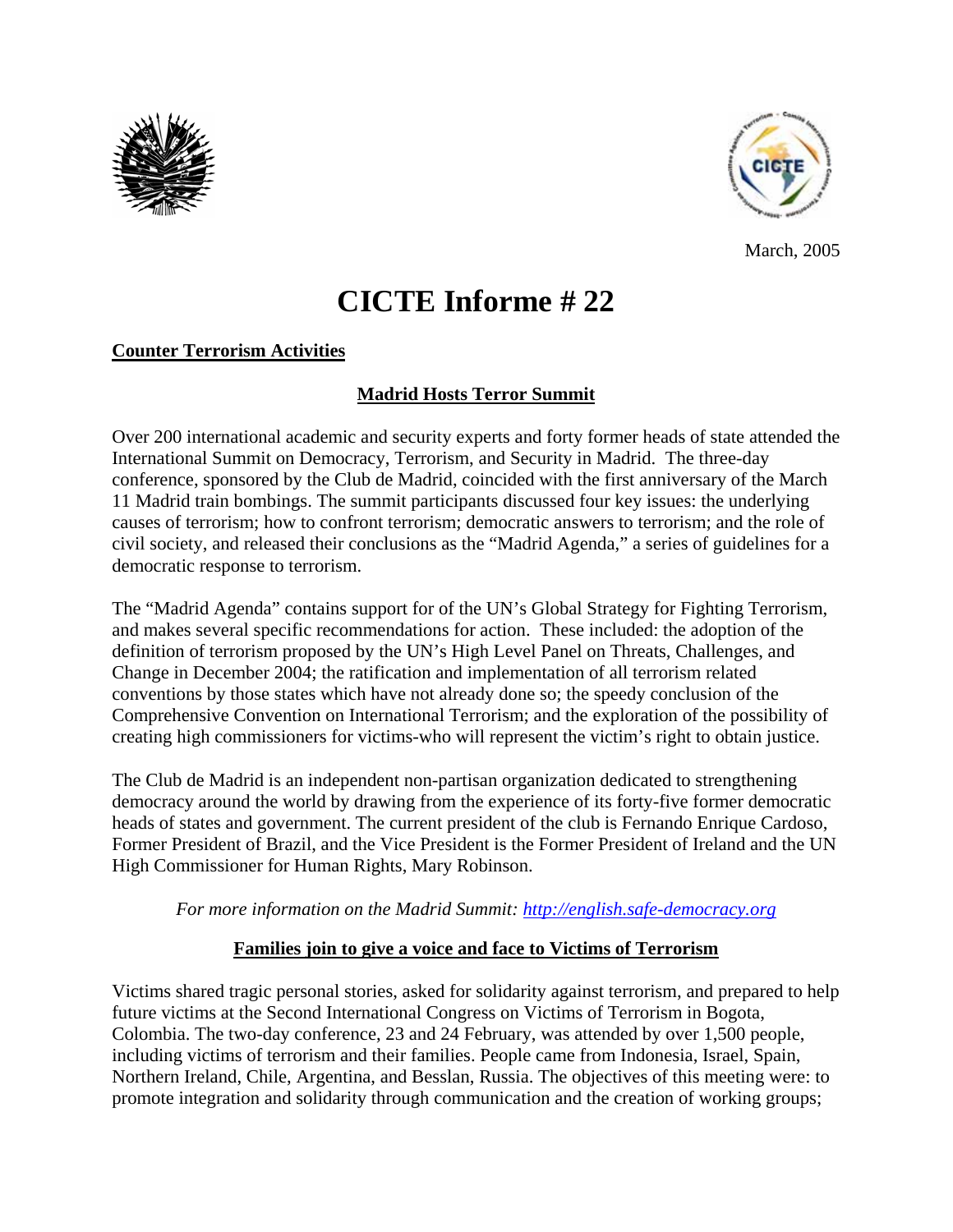to remind authorities and all governments that terrorism should not be tolerated; and to strengthen moral support in the international environment in order to face all terrorist organizations in the world. Victims and their families are coming together in order to open global connections to other victims, possibly raise some monetary settlements, and to raise awareness about the scope of terrorism worldwide.

*For more information: www.usergioarboleda.edu.co/congresovictimas*

#### **Interpol Conference agrees on measures to fight Bioterrorism**

Over 500 delegates from around 155 countries concluded that further cooperation between law enforcement agencies, public health authorities, and other relevant organizations is essential to address the threat of bioterrorism. They met at the First Interpol Global Conference on Preventing Bioterrorism in Lyon, France on March 1 and 2. The group also agreed to work toward establishing a resource center on bio-terrorism for law enforcement agencies worldwide; enhancing cooperation and understanding between international organizations; developing an Incident Response Guide for law enforcement; providing training and awareness programs; and seeking to develop ways of gathering and sharing more effectively information concerning the threat of bioterrorism.

*For more information: www.interpol.int/Public/BioTerrorism/Conference/1stGlobalConference.asp* 

### **New Defence Agenda Calls for Increased Collaboration on Bio-Terrorism**

At the January 25 meeting of the NDA's Bio-terrorism Reporting Group in Brussels, 70 experts examined common challenges for mutual threat identification in a wider European landscape. One of the recommendations made was for sustained collaboration between the G-8 members, EU, and US. The report also calls for the implementation of regional programs to secure pathogens and increased partnership opportunities with bio-industries to keep bio-defense experts engaged in peaceful research. The results and recommendations of this meeting are available in the second NDA Bioterrorism Reporting Group's publication.

*To access the report visit: www.newdefenceagenda.org*

## **Other Recent Events**

- 8-11 March: National Workshop on CT Legislation; Managua, Nicaragua. The purpose of this workshop was to debate Nicaragua's anti-terrorism law. It focused on the importance of adopting the twelve universal conventions against terrorism. Final conclusions made included the need for all member states of the OAS to adopt these conventions and the Interamerican Convention against terrorism.
- 10-13 March: Québec Colloquium on Inter-American Institutions ,Laval University Québec City, Canada
- 14-15 March: The  $4<sup>th</sup>$  Annual International Conference on Public Safety: Technology and Counterterrorism; San Francisco. This conference provided a single venue for gathering information on policy, solutions and state of the art technologies in public safety and counterterrorism.
- 14-16 March: Taller Regional Cooperacion Penal; Costa Rica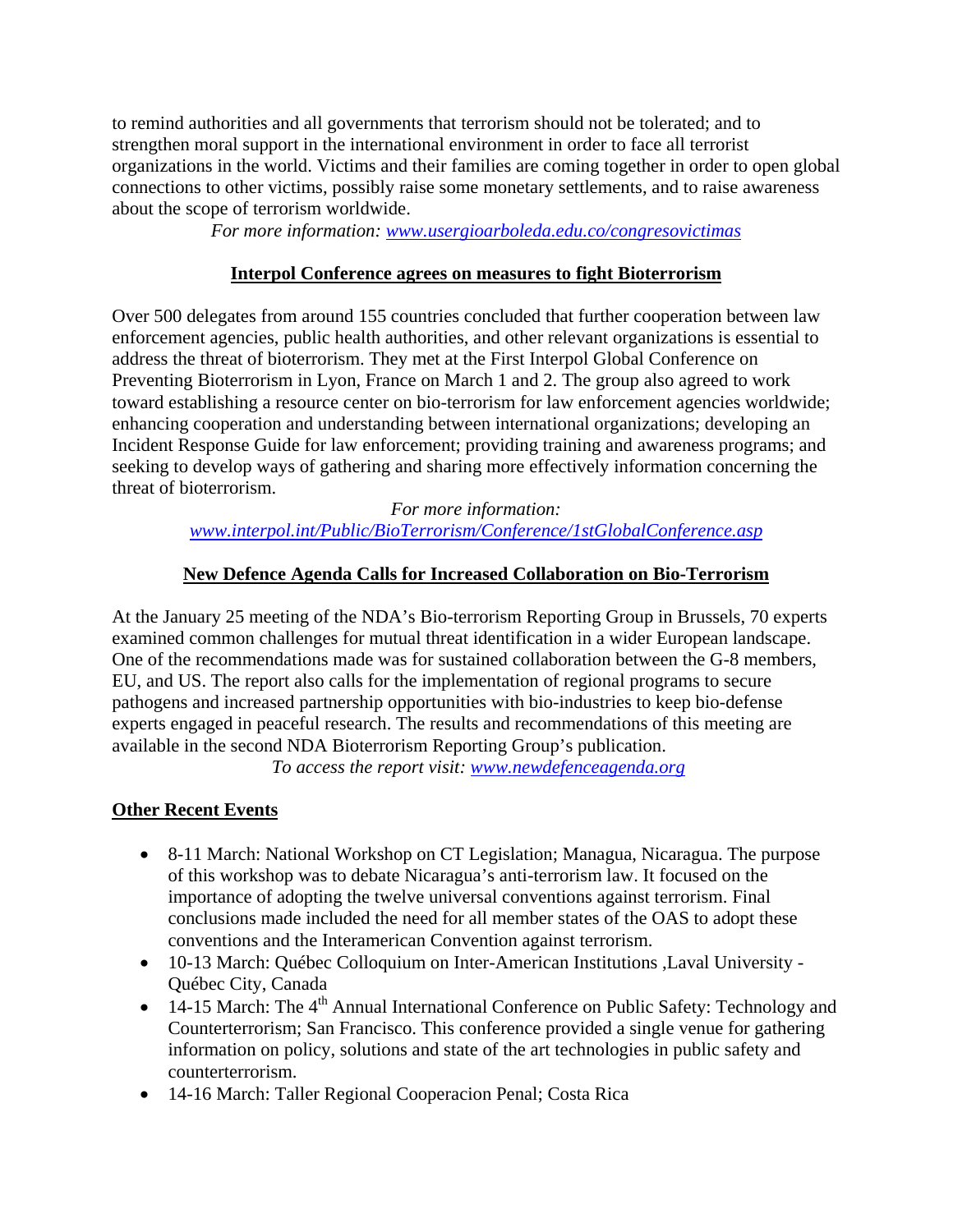- 14-18 March: Port Security Course for the Andean Region; Guayaquil, Ecuador
- 15-18 March: Organization for the Prohibition of Chemical Weapons, UN Executive Council; The Hague

#### **Future Events**

- 1-8 April: ICAO's Instructors Certification Course; Argentina
- 5-8 April: Regional Seminar on Integrity; Peru
- 11-15 April: ICAO-GREPACs Meeting; Montego Bay, Jamaica
- 13-15 April: 6<sup>th</sup> International Conference on Cyber Crime; organized by Interpol; Cairo, Egypt. Delegates from all 182 Interpol member countries, the World Customs Organization, major international and regional organizations are invited to participate in the world's largest law enforcement conference to address this modern form of criminality.
- 19-27: ICAO's National Auditors-Inspectors Course; Buenos Aires Argentina
- 18-25 April:  $11<sup>th</sup> UN Congress on Crime Prevention and Criminal Justice; Bangkok,$ Thailand. This congress will discuss effective measures to combat transnational crime; links between terrorism and organized crime; international cooperation against terrorists; corruption; economic and financial crimes; and making standards work.
- 25 April: Transatlantic Cooperation in the Fight Against Terrorism co-organized by New Defence Agenda, Friends of Europe, Center for Transatlantic Relations at SAIS, John Hopkins University and the Chemical and Biological Arms Control Institute; Brussels

#### **Recent Developments in the News**

- According to Caribbeannetnews*.com* **Antigua and Barbuda will issue machine readable passports in CARICOM format by mid-year**. Prime Minister Spencer said that the matter was discussed at the CARICOM Inter-Sessional Meeting in Suriname. The passports will meet the highest international security standards and will feature the CARICOM insignia, the Antigua and Barbuda Coat of Arms, and the country's name. The government of Suriname was the first to issue passports using the CARICOM format. Other member states, such as St Vincent and the Grenadines and Guyana will begin issuing the new national passports by mid-year 2005. *For more information: www.caribbeannetnews.com/cgibin/GPrint2002.pl?file=2005/03/02/issue.shtml*
- On March 2, *La Nacion* reported that **families of the victims of the AMIA attacks will receive indemnity**. Argentine government officials gave a presentation to the Interamerican Commission on Human Rights (CIDH) on March 2. During the meeting government officials accepted responsibility for human rights abuses and has promised to give a renewed impulse to the investigation of AMIA crimes. They are also committed to promoting the necessary legal reforms in order to prevent these injustices from happening again in the future.

For more information: www.lanacion.com.ar/herramientas/printfriendly/printfriendly.asp?origen=3ra&notaid=683994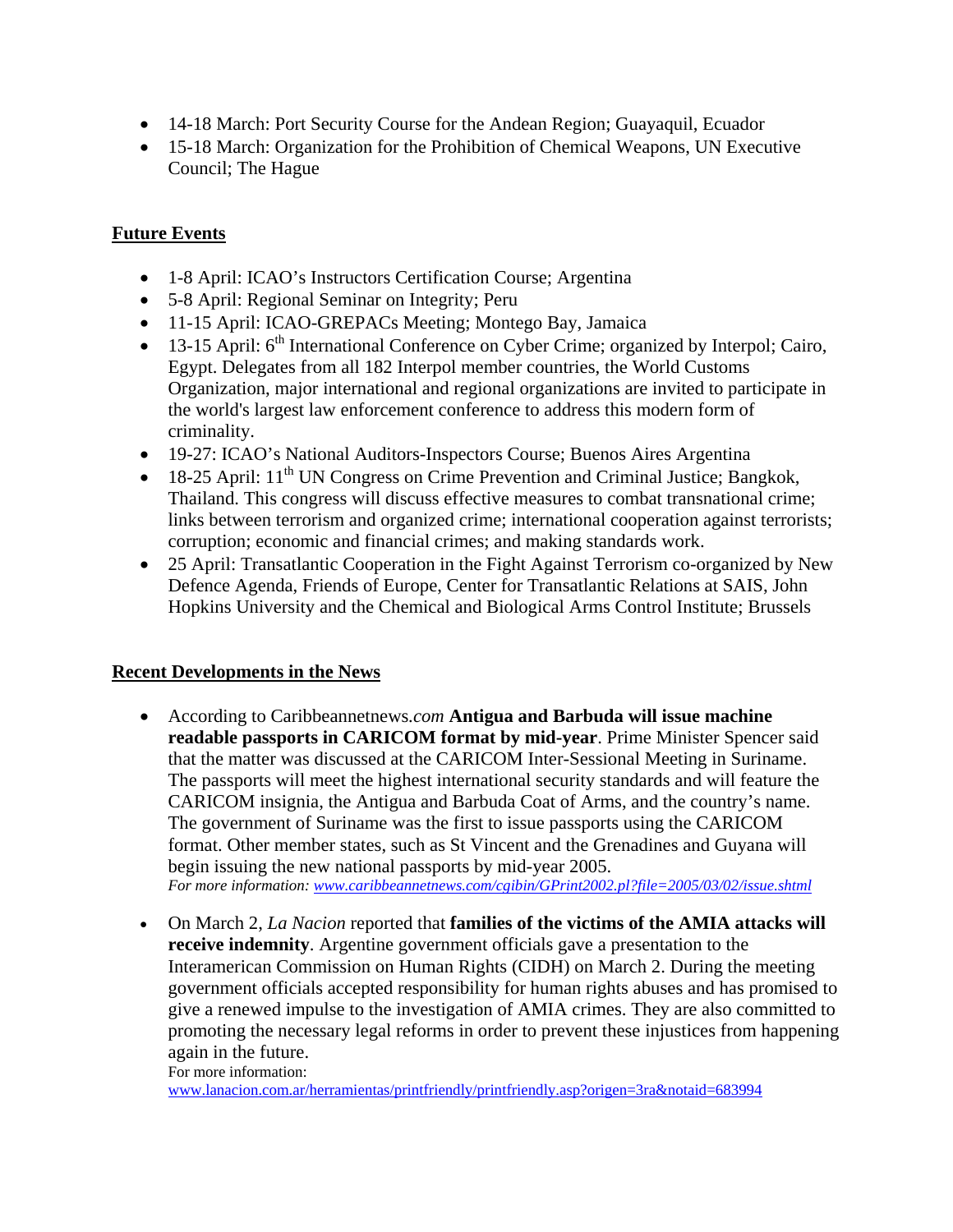- According to *Carribbeannetnews.com* of February 21<sup>st</sup>, **Trinidad and Tobago passes anti-terror bill**. The House of Representatives of Trinidad and Tobago passed the Anti-Terrorism Bill 2004 on Friday February 18<sup>th</sup>. *For more information: www.caribbeannetnews.com/2005/02/21/passes.shtml*
- *BBC News* informed March 10, **UN secretary general stated at an anti-terror summit in Madrid that nuclear terror is a real risk**. Kofi Annan said that it is imperative that all countries make it difficult for terrorists to travel, receive financial support, and obtain nuclear material. In his speech he also set out a five point strategy as the need to: dissuade disaffected groups from choosing terrorism as a tactic to achieve their goals; deny terrorists the means to carry out their attacks; deter states from supporting terrorists; develop state capacity to prevent terrorism; and defend human rights in the struggle against terrorism.

*For more information: www.newsvote.bbc.co.uk/mpapps/pagetools/print/news.bbc.co.uk/1/hi/world/europe/4336713.stm* 

- According to *Financial Times* of March 4, **Spain plans summit to fight terrorism in Colombia.** The Spanish Prime Minister Jose Luis Rodriguez Zapatero planned a summit for March 29, to which the leaders of Venezuela, Colombia, and Brazil have been invited. The main purpose of this meeting is to foster closer co-operation in the fight against terrorism and drug trafficking in Colombia. *For more information: www.ft.com*
- The *Associated Press* reported on March 3, **that the seven Central American countries agreed to create a rapid response force** to combat drug trafficking, terrorism, and other regional threats. The leaders have two months to create plans on how to integrate police, customs, and military forces and border guards from each country into the force. *For more information: www.ap.org*
- The *Jamaica Observer* informed on March 17 that a **Terrorism Law passed in Jamaica after debate and 19 amendments**. Prime Minister Patterson noted that Jamaica had an international obligation under UN Resolution 1373, to a range of commitments to suppress international terrorism. *For more information: www.jamaicaobserver.com/news/html/20050316T210000- 0500\_7708\_OBS\_Terrorism*
- **The Counter-Terrorism News Bulletin** is provided on a daily basis by the Peace and Security Section of the UN Department of Public Information. It provides articles and commentary related to the United Nations and terrorism from a range of international newspapers and magazines. In order to subscribe to the bulletin include your name and affiliations in an email to tisovszky@un.org

## **New Documents in OLAT**

• MANPADS: A Threat to Civil Aviation by Delegation of the United States at the Third Meeting of National Points of Contact of CICTE, March 2005